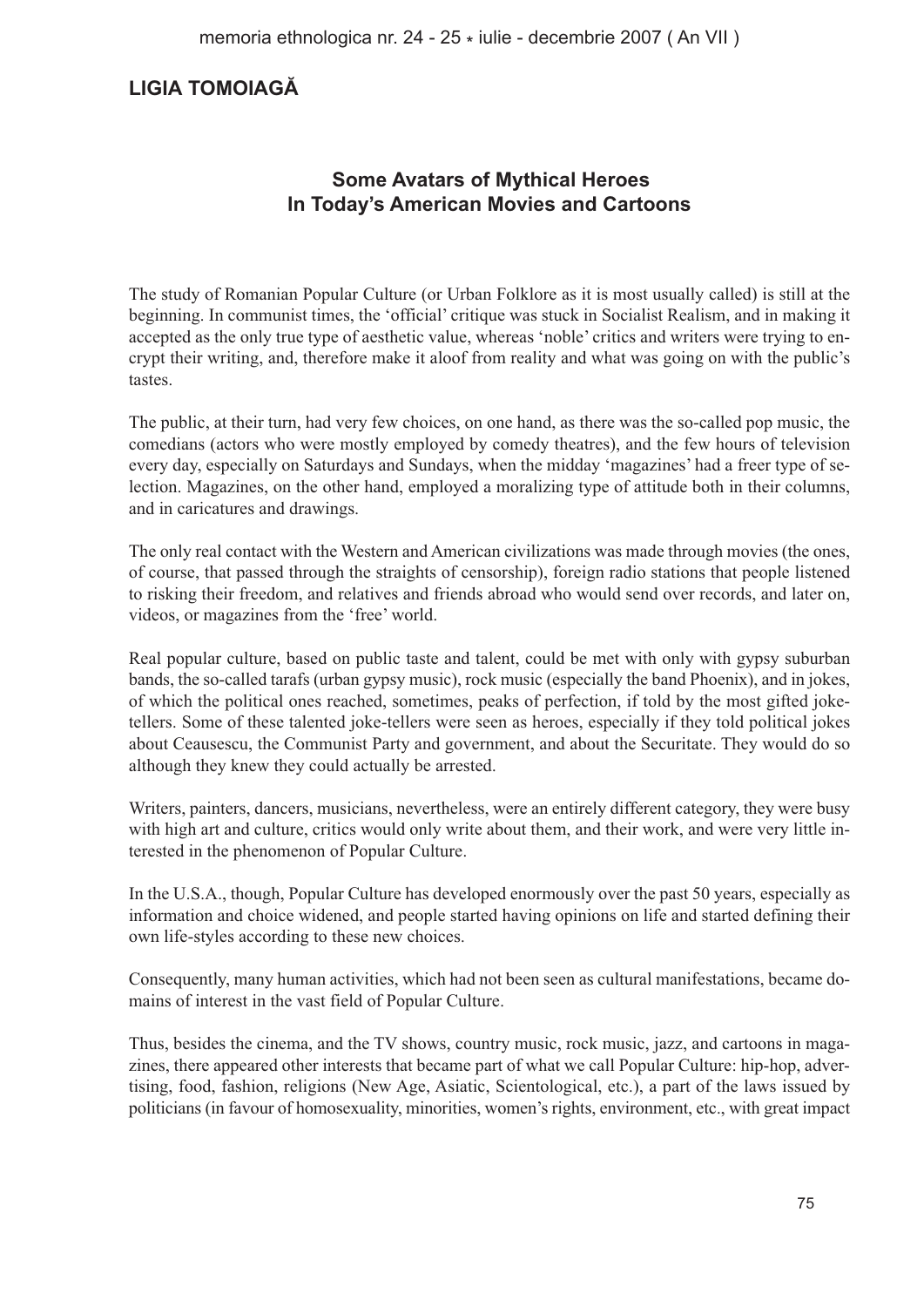memoria ethnologica nr. 24 - 25 \* iulie - decembrie 2007 ( An VII )

on a social level). All of these aspects, and other more, could be said to be part of what we call Popular Culture.

At first, even in the US and Western European countries, popular culture was feared, as it was considered to be subverting high culture (Strinati 225). Once postmodernist theoreticians appeared, they maintained that the era for 'high' culture was over. Such views were based in the 70s on such artists like Andy Warhol, especially in his

*…multi-imaged print of Leonardo da Vinci's famous painting The Mona Lisa […] The print shows that the uniqueness, the artistic aura, of the Mona Lisa is destroyed by its infinite reproducibility through the silk-screen printing technique employed by Warhol. Instead, it is turned into a joke – the print's title is "Thirty are better than one".*

*(cit. by Strinati 226)*

Warhol also used this technique to multiply Marilyn Monroe's image as well as photos of soup cans and Coca-Cola. Based on such abruptions, on breaking canons, on de-centering the world, such authors like Martin Irvine show that all metanarratives are deconstructed replaced by local, regional narratives. His starting point in talking about postmodernism generally, is Jameson, who was the first to point out that

*…the erosion of the older distinction between high culture and so-called mass or popular culture…*

(cit. by Irvine)

### Strinati also shows that

*Metanarratives, examples of which include religion, science, art, modernism, and Marxism, make absolute, universal and all-embracing claims to knowledge and truth. […] In the postmodern world they are disintegrating, their validly and legitimacy are in decline. It is becoming increasingly difficult for people to organize and interpret their lives in the light of meta-narratives of whatever kind. (Strinati 227)*

Nevertheless, a continuation of such metanarratives, could be exactly the re-telling of the stories of legendary heroes, of legendary human facets as seen in the popular culture movies and TV heroes, if we look at them as to nothing but avatars of mythical heroes, as we shall see. They are not treated ironically, either – it is well known that postmodernist art and literature often employs pastiche – such heroes are in a way perennial facets of human ideals. There are, of course, such movies as *Men in Tights*, by Mel Brooks, in which the director makes an inventory of postmodern clichés by referring to the legendary hero Robin Hood.

Still, no matter how 'new' all of these Postmodern – Popular Culture developments may be, there is a sector of Popular Culture where they are not visible, where old tendencies of the American culture are present, alive, still full of vigour.

One such tendency of American culture is the presence of avatars of mythical heroes in cartoons. Most of the heroes of magazine cartoons (Batman, Superman, Spiderman, etc.) are nothing but avatars of leg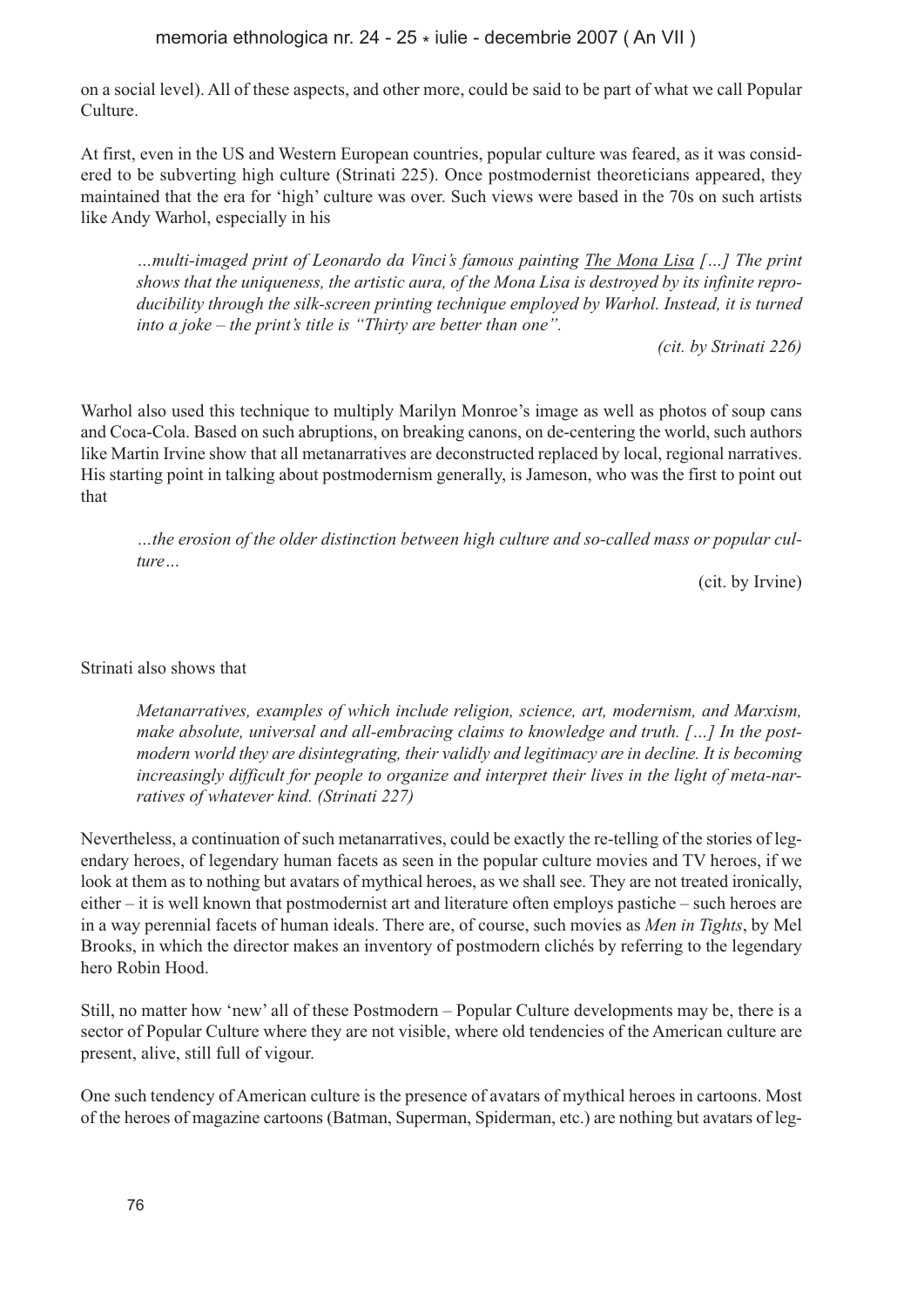endary heroes in European myths, as A. Ciugureanu so comprehensively shows in her *The Boomerang Effect*. These heroes undergo the classical rites of passage, of initiatic experiences, they overcome difficulties and defy dangers and enemies; they are endowed with supernatural powers, but very often they win due to their so very natural human virtues like courage, loyalty, love, etc.

This entire gallery of heroes are they American avatars of Hercules, and Siegrfrid, of El Cid and Roland, of the Knights of the Round Table, etc., etc. the entire gallery of cartoon super-heroes has been transposed into movies, and it seems that their lives are far from being over, as movie with superman, Batman, and Spiderman were shot in the 90s as well, and continue to be attractive for the new generations of the 21st century.

Commentators approaching movies from various points of view, all agree that mythological figures are present in modern movies. A commentator who comes from the domain of religion, for instance, notes that

*Filmmakers repeatedly portray versions of the hero and anti-hero. These figures have their roots in age-old mythological and religious characters, and are easily identifiable in the traditional Western and more recent Road Movies […] in a majority of American films, Odysseus and Pauls become one and the same, and the journey of redemption is blighted by blood, rather than illuminated by divine light*. (Fitch)

It is true that some of these characters have received new features, they express concerns and preferences of another generation – for instance they are less and less supernatural, and more and more concerned by nature itself; they are less and less patronizing towards women, and more and more inclined to appreciate women as equals, etc.

Another very important source for Popular Culture heroes and especially, anti-heroes, comes from the trickster tradition of the Native-Americans: Coyote, woody the Woodpecker, Bugs Bunny I cartoons were then followed by human tricksters, like those in daytime comedies, the so-called sitcoms, or in borderline TV thriller series. These characters are avatars of cartoon tricksters combined with the classic movie tradition of Charlie Chaplin, Buster Keaton, Stanley and Laurel, etc.

This type of hero is not perfect, on the contrary, he/she displays many faults and vices, nevertheless they have that quality that makes them loved by the large public: they are so human that one can identify with them immediately. Examples of such heroes are Al Bundy, from the sitcom *Married With Children*, Joey and Phoebe from *Friends*, George Costanza from *Seinfeld*, Will from *Fresh Prince of Bel Air,* and many others. They are somehow at the margins of society, either because of their so unimportant occupation (Bundy), or because their so ever-confusing tastes (Phoebe), that their view on life and reality is more objective and reliable than that of very many other 'dead-serious' commentators. They sometimes stand in the way, pretend to do right even if they know they do wrong, fool people, show a total lack of understanding, but, like any other trickster, they are capable of moving things around them, of showing people what humanity really is.

The American history provided Popular Culture with yet another type of hero: the lonely, brave lawenforcer. Coming from the tradition of the Wild West, with its gunmen and sheriffs, hunters and golddiggers, this hero is typically American. He is the conqueror of the West, the defender of its values, the keepers of its most profound ideals of manhood. The modern avatars of Billy the Kid are such characters as Riggs, in the series *Lethal Weapon*. Lt. Riggs is able to survive any attacks, is able to defend his friends and his community by showing great courage, sometimes insane courage, even. At the same time, one detects deep humane feelings hidden under a mask of irony and detachment. Such heroes are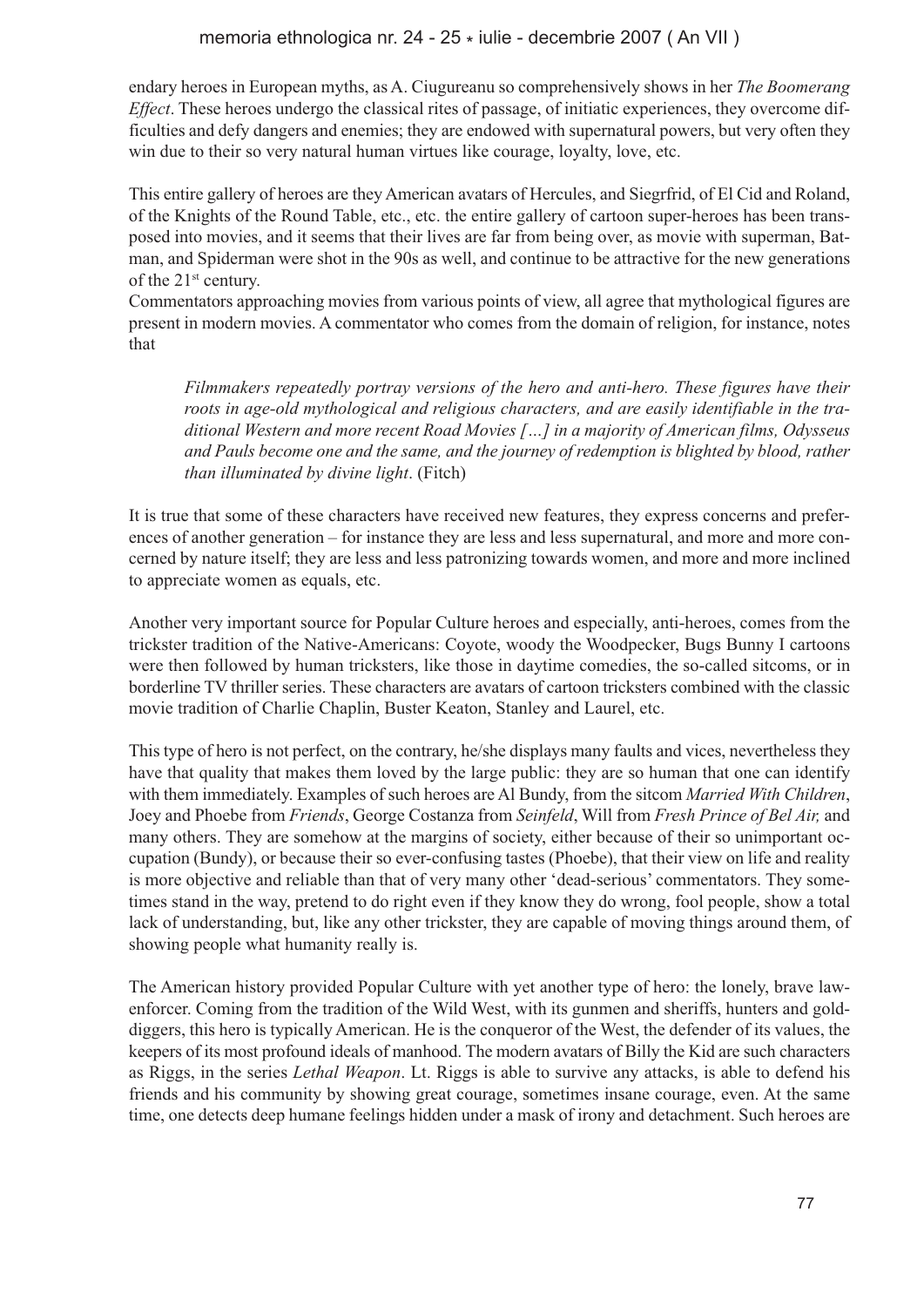devoted completely to their cause, many of them are lonely men, either by their own choice, or because of tragic accidents, they are sometimes quixotic figures (like Mulder in *X-Files*).

Many other mythological heroes and anti-heroes can be traced back to if we look a little further into some of the well-known American movies, some even take their names from legend, like *Fisher King*, for instance. In De Niro's character in *Raging Bull*, we can read a modern version of Odysseus, while the series *Matrix* brings to the postmodern eye a new Prometheus. An entire gallery of heroes resembling St. Paul, Don Quixote, Sir Gawain, and King Arthur appear in such movies as *First Blood* (directed by Ted Kotcheff in 1982), *Unforgiven* (Clint Eastwood 1992), *Pulp Fiction* (Quentin Tarantino, 1994), *Robin Hood: Prince of Thieves* (Kevin Reynolds, 1991), and many others. John Fitch in his article quotes these movies, too, in order to conclude that from a religious point of view

*…the anti-hero is wedded to the hero and the idea of absolute morality is lost; the Old testament law of equal retribution continues to propagate itself upon the movie screens and home movie systems of America* (Fitch)

It is true that many times heroes and anti-heroes have a similar reaction, and resort to violence, as violent is our life these days. It is also true that sometimes movies distort original stories, as in the case of the modern animated fairy-tales (the series *Shrek*, for instance, where the order of the fairy-tale distribution is upside down). Nevertheless, such movies as *Saving Private Ryan* is less about the violence it displays, as about an millenary quest of man for the promised land, a mixture of a Quixotic dream, combined with a modern Aladdin, a Moses leading the Jews, and spiced with echoes of legendary American heroes as Dorothy in the *Wizard of Oz*. Such movies are also quoted by Fitch, who gives a special attention to what he calls "Mission Movies"

*As in the medieval search for the Holy Grail, the hero/protagonist cannot return home with honour until the prescribed assignment of recovery is completed. Modern correlations from the American screen include The Searchers (John ford, 1956), Thelma and Louse (Ridley Scott, 1991), The Fugitive (Andrew Davis, 1993), The Verdict (Sidney Lumet, 1982) […] The deeper, more fundamental message of this kind of narrative focuses not on the obtainment of the intended goal, but rather upon the lessons learned upon the road – the process of re-attainment itself. The transformative power of the iconic wilderness in terms of the seeker's spiritual/psychological state becomes the main focus and primary benefit of the story.*

Beautiful feelings, the romance of the minnesingers, the romances of the rose, fairy-tales, survived especially in animated movies, where apparently it is easier to speak about such humane subjects. An entire gallery of movies, from *Shrek* to *Ice Age*, from *Finding Nemo* to *Cars*, bring a gallery of characters that embody such feelings. At the same time, other movies make use of old legends of the Brythons and the Celts, a legendary past that is brought on the silver screen only to exemplify a very modern urge towards justice and ideal. Such movies like Mel Gibson's *Braveheart* illustrative of this new direction.

We may conclude that such patterns coming from the classical Indo-European tradition, or the Native-American one, as well as of the Asian ancient stories live in the heroes of today, of which we have mentioned especially those exemplary characters in movies and cartoons. They also appear in literature, the public tries to identify such heroes in public life, as well, in talk-show moderators, politicians, other public figures. More or less, any such public figure revendicates him/herself from such long-enduring archetypes.

As for Romanian culture, we are still waiting for Romanian heroic figures to appear on the screen.